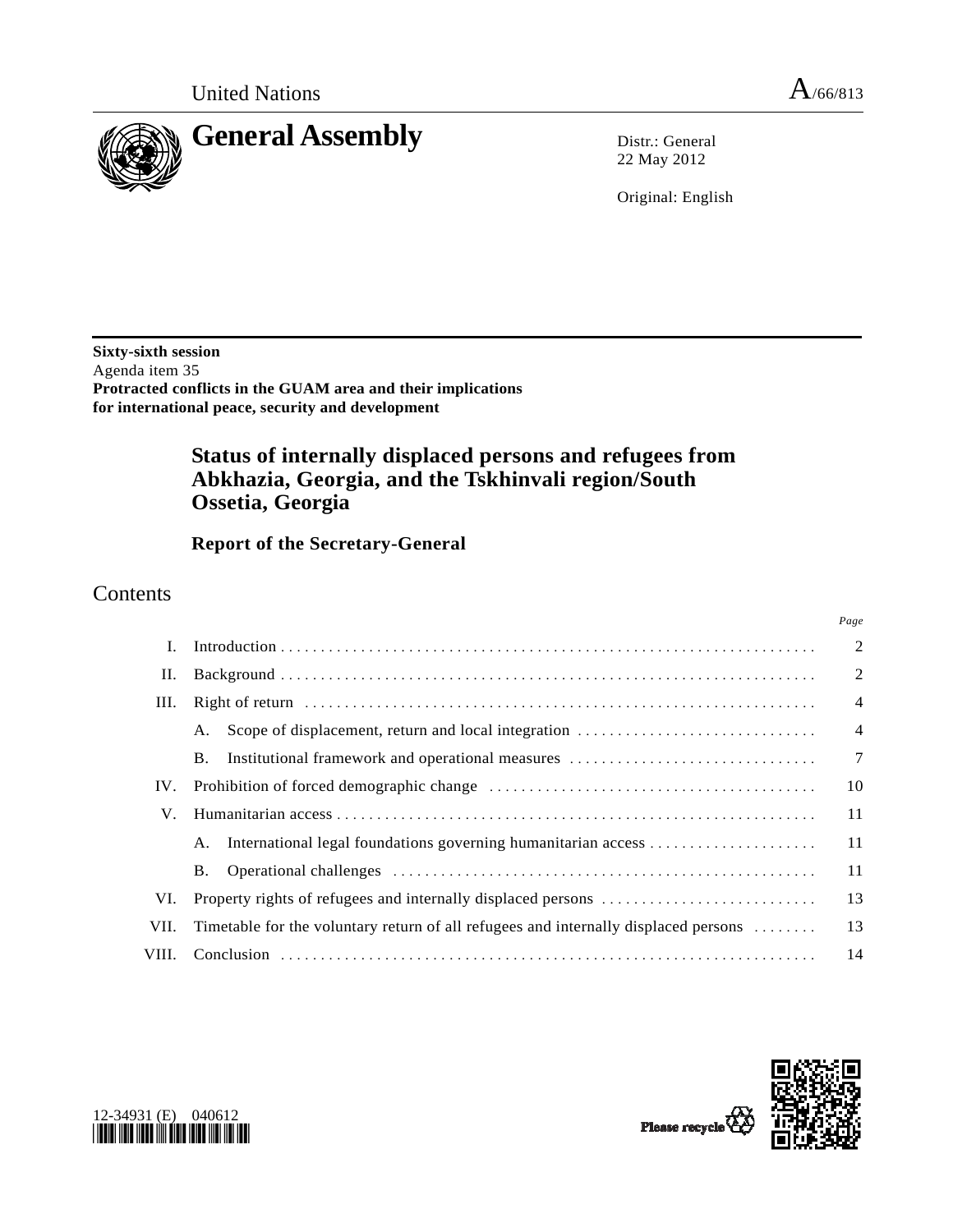### **I. Introduction**

1. The present report is submitted pursuant to General Assembly resolution 65/287, in which the Assembly requested the Secretary-General to submit a comprehensive report at its sixty-sixth session on the implementation of the resolution. The report covers the period from 1 April 2011 to 30 March 2012 and draws on information received from a number of United Nations entities.

2. In accordance with the provisions of the resolution, the report focuses on (a) the right of return of all refugees and internally displaced persons and their descendants, regardless of ethnicity; (b) prohibition of forced demographic changes; (c) humanitarian access; (d) the importance of preserving the property rights of refugees and internally displaced persons; and (e) the development of a timetable to ensure the prompt voluntary return of all refugees and internally displaced persons to their homes.

### **II. Background**

3. Following an escalation in conflict in 1992, which caused significant displacement of civilians, armed hostilities between the Georgian and Abkhaz sides ended with the signing in Moscow on 14 May 1994 of the Agreement on a Ceasefire and Separation of Forces (see S/1994/583 and Corr.1). That agreement was preceded by the signing in Moscow on 4 April 1994 of the quadripartite agreement on the voluntary return of refugees and displaced persons (see S/1994/397), in which the parties agreed to cooperate and interact in planning and conducting activities to safeguard and guarantee the safe, secure and dignified return of people who had fled from areas in the conflict zone to areas of their previous permanent residence. Armed hostilities between the Georgian and South Ossetian sides ended with the 24 June 1992 Sochi Agreement, which established a ceasefire between the Georgian and South Ossetian forces and the creation of the Joint Control Commission and Joint Peacekeeping Forces.

4. Following the hostilities that started in the Tskhinvali region/South Ossetia, Georgia, on 7 and 8 August 2008, and in line with the six-point plan of 12 August 2008 and the implementing measures of 8 September 2008 (see S/2008/631, paras. 7-15), international discussions were launched in Geneva on 15 October 2008, co-chaired by representatives of the European Union, the Organization for Security and Cooperation in Europe (OSCE) and the United Nations (see S/2009/69 and Corr.1, paras. 5-7). The international discussions were to address the issues of security and stability and the return of internally displaced persons and refugees. By the end of the reporting period, 19 rounds of the Geneva international discussions had been held, with participants meeting in two parallel working groups.

5. In June 2011, in its resolution 65/288, the General Assembly approved the budget for the United Nations Representative to the Geneva International Discussions. The establishment of a special political mission has facilitated the continued engagement of the United Nations in the Geneva process. The United Nations Representative and his or her team are responsible for preparing, in consultation with the co-chairs, the sessions of the Geneva international discussions. They are also responsible for preparing, convening and facilitating the periodic meetings of the joint incident prevention and response mechanism under United Nations auspices in Gali (see S/2009/254, paras. 5 and 6).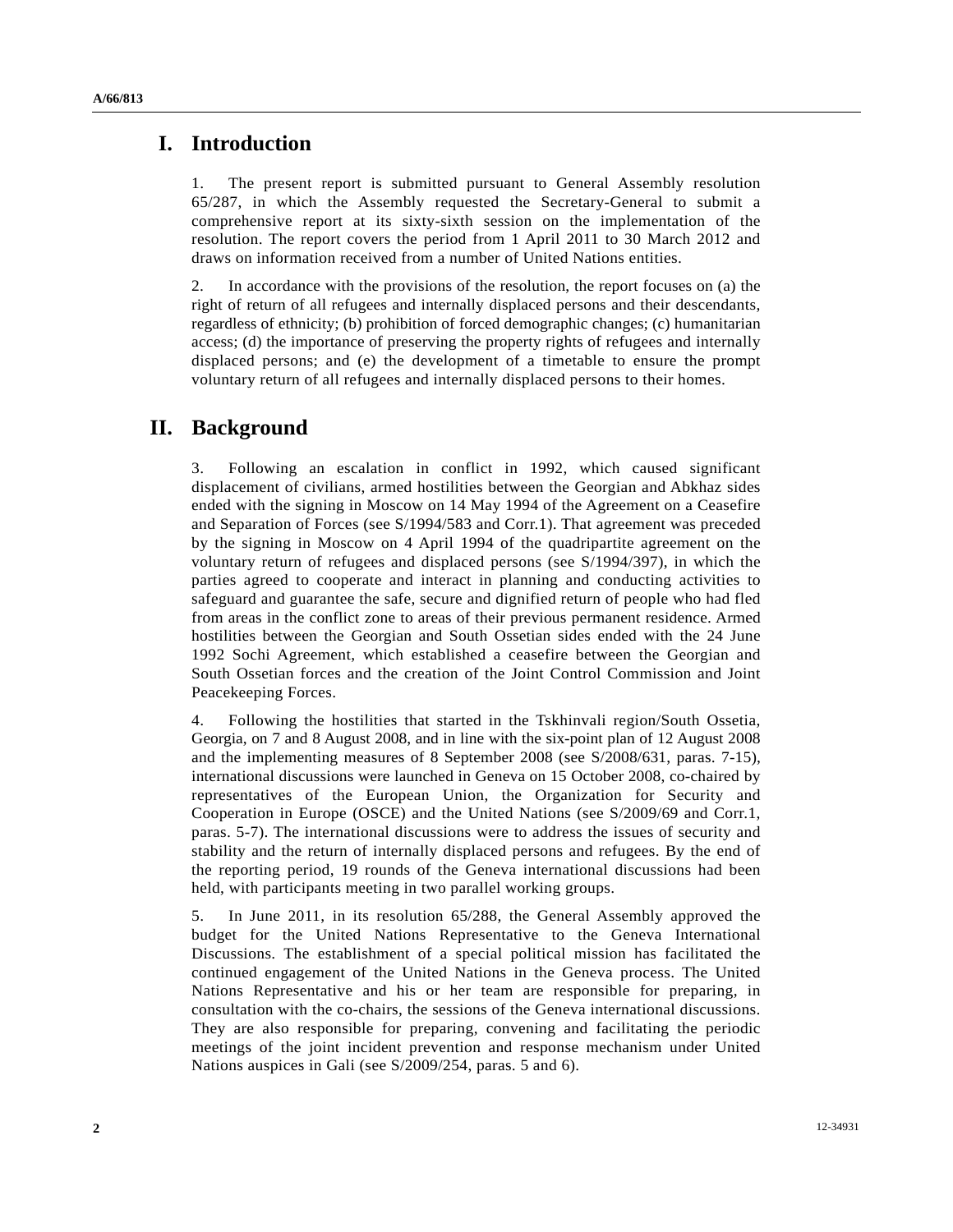6. The participants in Working Group I of the Geneva international discussions continued to discuss the security situation on the ground and concerns expressed with regard to detentions, procedures for crossings and other developments on the ground, including reports of military-related activities and planned military exercises as well as restructuring. They also continued discussions on the key issues of the non-use of force and international security arrangements. I was encouraged by the increased direct contacts between participants in the margins of the latest rounds of the Geneva international discussions.

7. During the reporting period, efforts made by Working Group II addressed the rights of displaced persons, including their right of return and the humanitarian needs of all affected populations. The discussions focused, inter alia, on finding consensus on a framework document affirming the fundamental, internationally recognized principles governing the treatment of displaced persons, the need for humanitarian access and the importance of finding durable solutions to displacement, including voluntary return in safety and dignity.

8. Working Group II also systematically reviewed the situation on the ground and discussed possible humanitarian measures to meet specific needs of the internally displaced persons. Several participants briefed on their relevant humanitarian and infrastructure programmes and projects. Access to gas supply and to potable and irrigation water remained on the agenda. The challenges to agricultural production caused by the moth *Hyphantria cunea* and a possible consolidated response, including prevention and mitigation measures in the affected area, was one of the issues most extensively discussed by the Working Group during the recent rounds of the Geneva international discussions, though different views prevailed among the participants. Participants regularly exchanged views on the human rights situation on the ground. The Office of the United Nations High Commissioner for Human Rights has proposed a technical mission aimed at updating the High Commissioner and the participants of the Geneva discussions on the human rights situation on the ground. Another topic given substantial attention by all participants was related to persons missing from the conflict whose fate could not yet be clarified.

9. I note with appreciation the progress reported by OSCE on some of the water projects and the understanding shown by all participants of Working Group II regarding the plight of the families of missing persons and the commitments made to engage meaningfully on the issue, in particular by supporting the related work of the International Committee of the Red Cross (ICRC). While many other humanitarian issues remain unresolved, the Geneva international discussions continue to offer an opportunity to raise in a constructive manner such issues and provide a chance for participants to liaise with United Nations humanitarian agencies, funds and programmes located in Geneva.

10. To allow for more informed debates, special information sessions were conducted in conjunction with the formal Geneva sessions, and on one occasion in the context of the Gali joint incident prevention and response mechanism, allowing participants to benefit from the experience and advice of the United Nations, non-governmental organizations and other external experts. During the information sessions, participants were given the opportunity to deepen their understanding of, inter alia, when displacement is considered to have ended, various aspects related to the confidencebuilding measures, the challenges and best practices related to the search for missing persons and the preservation of cultural heritage.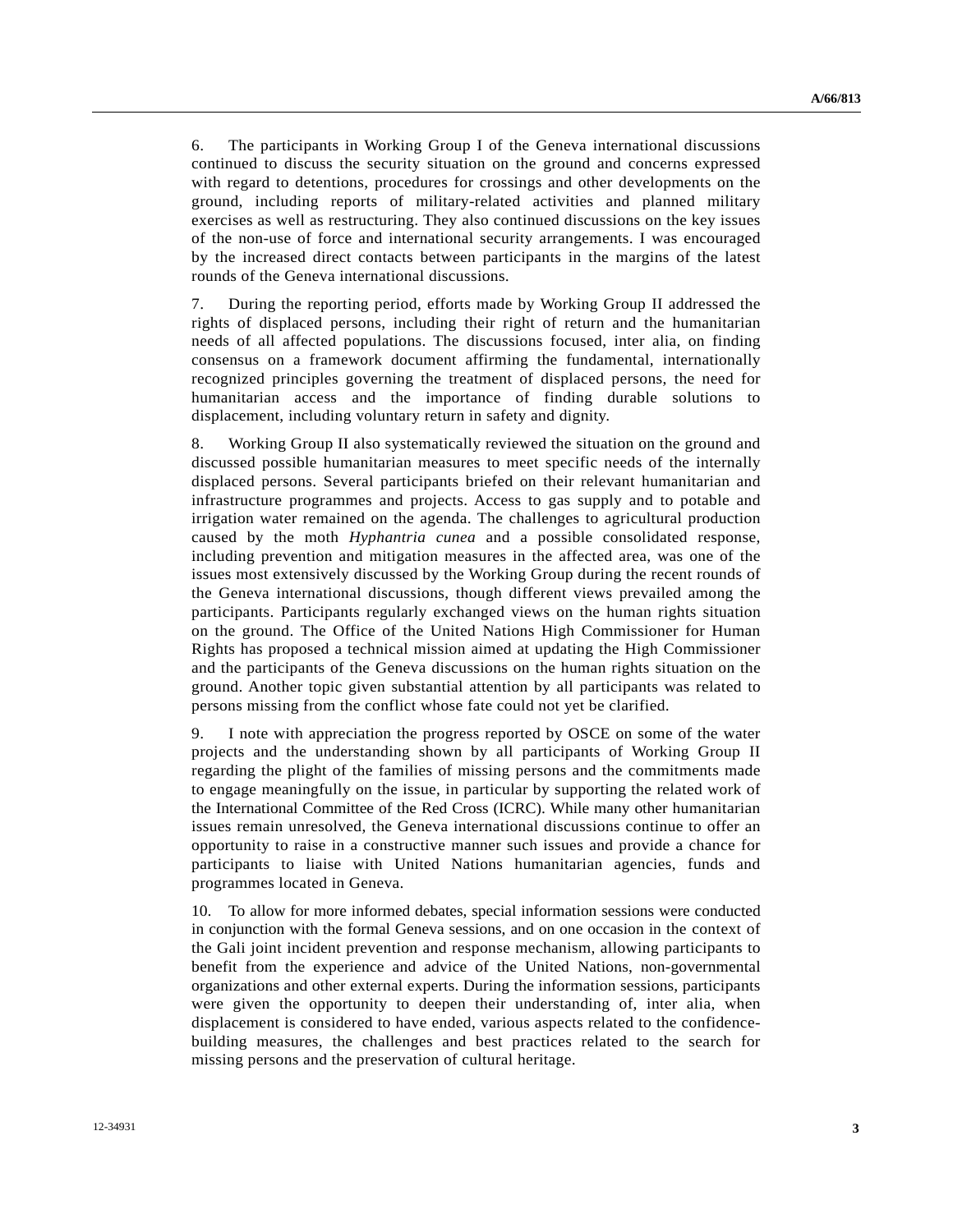11. At present, the Geneva international discussions remain the only forum for relevant stakeholders to meet and address the issues identified in resolution 65/287.

## **III. Right of return**

#### **A. Scope of displacement, return and local integration**

12. No major developments took place during the reporting period with regard to refugees and internally displaced persons exercising their right of return. No further major returns were observed to the areas adjacent to the Tskhinvali region/South Ossetia. While more than 100,000 individuals who had been displaced during the 2008 conflict have returned to their homes, the Office of the United Nations High Commissioner for Refugees (UNHCR) considers that about 34,000 persons who have returned to those adjacent areas continue to be in an internally displaced persons-like situation as they still have some specific protection needs related to their former displacement. Further returns to these areas are hampered by security concerns, the destruction of houses and limited livelihood and economic opportunities due to the lack of functioning irrigation systems and access to fields, orchards and traditional grazing grounds.

13. Proposals were made in the previous reporting period by the participants concerned in the Geneva international discussions in relation to the return of displaced populations to the Akhalgori district. UNHCR is continuing its consultations on the proposals with a view to securing the safe and voluntary nature of any return to the district. In that context, further steps are needed to ease the crossing procedures in the area to allow individuals not only to maintain contact and follow developments in their home communities but also to make a free and informed choice as to whether to return or to integrate in areas of displacement or elsewhere.

14. According to the Ministry for Internally Displaced Persons from the Occupied Territories, Accommodation and Refugees of Georgia, as at the end of March 2012, there were 265,295 registered internally displaced persons. That represents an increase from the 256,528 persons registered as at the end of 2010, which is mainly attributable to children born among internally displaced families, displaced individuals returning to Georgia from third countries and late registrations. The number includes 242,592 persons displaced during the earlier conflicts, 18,789 displaced during the August 2008 conflict and 3,914 persons displaced twice. In addition, approximately 300 persons from the areas most adjacent to the Tskhinvali region/South Ossetia remain in displacement owing to security concerns or loss of livelihoods; they are considered by UNHCR to be internally displaced persons as defined in the Guiding Principles on Internal Displacement, but do not have access to the status of internally displaced persons under national legislation. Moreover, it is estimated that some 10,000 persons remain displaced within the Tskhinvali region/South Ossetia.

15. The Government of Georgia continues with the implementation of its State strategy on internally displaced persons. Efforts under the action plan for the implementation of that State strategy for 2009-2011 have come to a conclusion and resulted in significant progress in the provision of durable housing solutions to internally displaced persons. According to the Ministry for Internally Displaced Persons from the Occupied Territories, Accommodation and Refugees, by the end of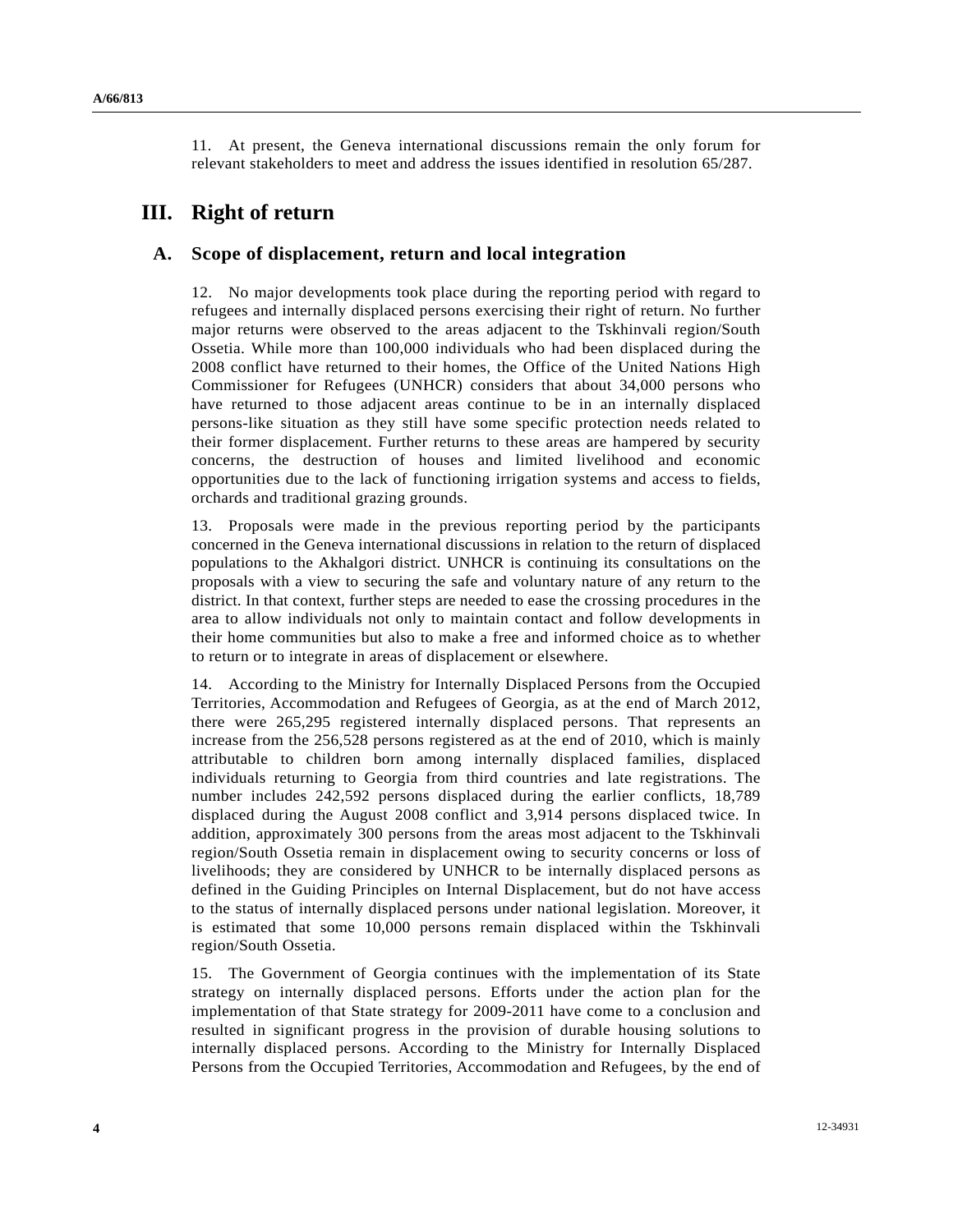2011, 23,600 households of internally displaced persons, consisting of about 69,400 persons, had been provided with durable housing solutions in new settlements or rehabilitated and privatized former collective centres. An additional 5,388 families of internally displaced persons received monetary assistance in order to meet their housing needs. The Government has now concluded preparations for the action plan for the implementation of the State strategy on internally displaced persons for 2012-14, which addresses the areas of (a) durable housing solutions; (b) access to social services; (c) livelihoods; and (d) improvement of information and participation of internally displaced persons. The drafting process of the action plan, which involved UNHCR, non-governmental organizations and donors, was concluded at the end of the reporting period and the formal adoption of the action plan by way of a Government Decree is now scheduled for May 2012.

16. Amendments made in December 2011 to the national legislation governing the treatment of internally displaced persons have clarified a number of issues and enhanced the protection of such persons against discrimination. At the same time, however, terminology and definitions were introduced with the amendments which are governed by political considerations, and as a result, not all internally displaced persons as defined in international law and practice can enjoy benefits under the retitled and amended Law on the forcibly displaced persons persecuted from the occupied territories of Georgia. While acknowledging that States have some discretion in the establishment of national legislation governing the treatment of internally displaced persons, the rights of all such persons as defined in the Guiding Principles on Internal Displacement ought to be respected and protected.

17. Relocations conducted in the context of the efforts of the Government to provide internally displaced families with durable housing solutions and related evictions have on some occasions led to grievances among internally displaced persons. Upon advocacy from UNHCR and other actors, the Government has adjusted its approach and is now offering more housing solutions in urban and economic centres and is trying to avoid relocations from urban areas to more remote locations. Other projects, such as rural housing combining shelter with agricultural land, have expanded the options for housing solutions. The standard operating procedures of the Government, developed with a view to enhancing the transparency of the relocation process and the protection of internally displaced persons subject to relocation, were generally respected. It is important that, in any relocation process, the rights of internally displaced persons be respected and protected and that the process is transparent and offers legal safeguards.

18. Given the scale of the displacement, challenges concerning the integration of internally displaced persons remain. The Government assessed that, subject to inflation and exchange rate fluctuations, a total of \$749 million (comprising \$449 million for the construction of new buildings and \$300 million for financial housing assistance) would be required to fully meet the remaining housing needs of all internally displaced persons. However, the provision of durable shelter is an essential but not the only aspect of integration. Socioeconomic aspects such as sustainable livelihoods and access to quality education, medical and social services must also be addressed. The United Nations agencies, funds and programmes, donors and other stakeholders will continue their efforts to address the needs of the displaced population, work towards durable solutions and assist the Government in protecting and ensuring the rights of the affected population. In order to bridge the gap between humanitarian response and development activities, the United Nations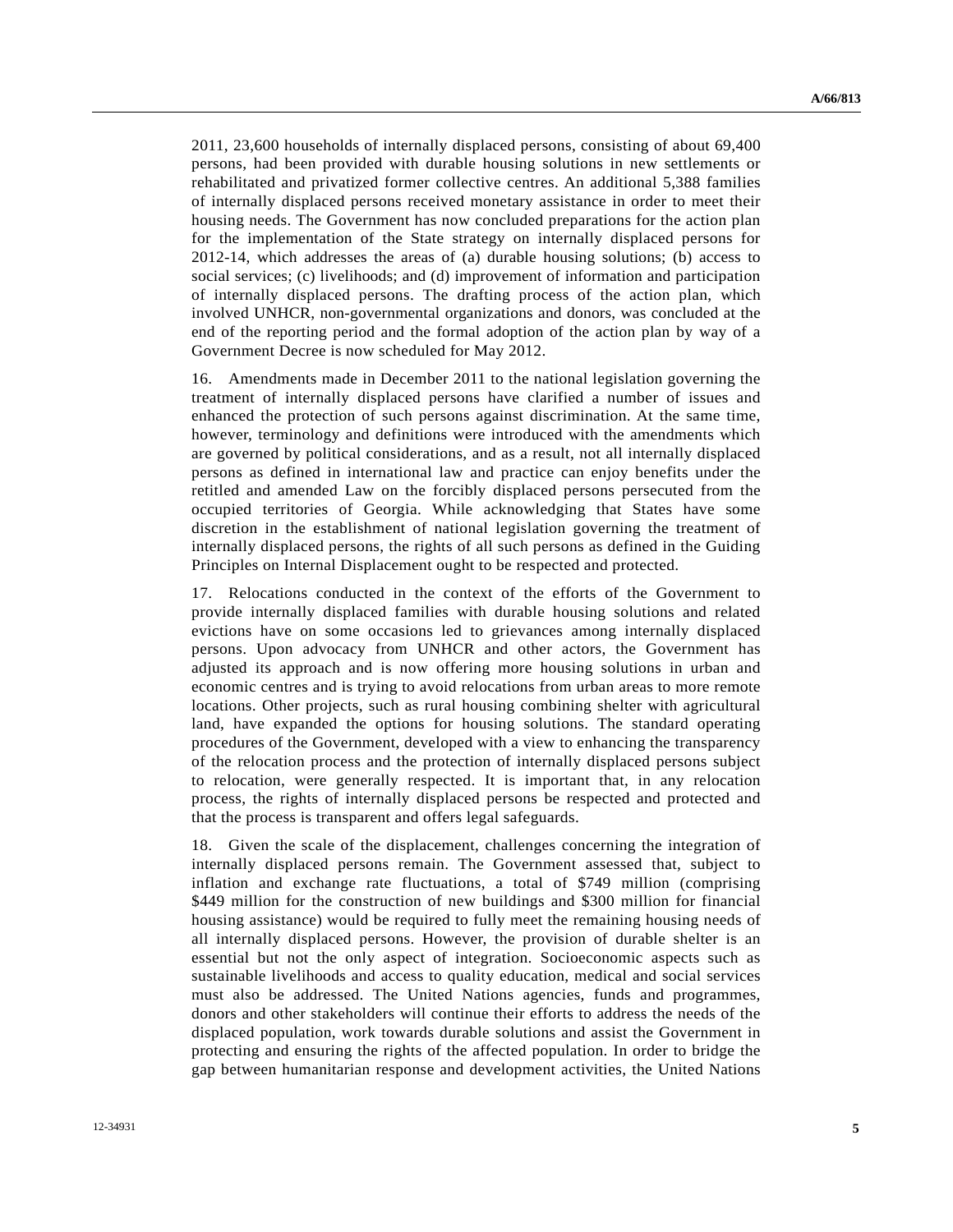Development Programme (UNDP) and UNHCR have developed a joint programme aimed at improving the livelihoods of internally displaced persons and returned internally displaced persons in Shida Kartli, Georgia, and are considering replicating such a programme in other displacement-affected regions.

19. It is estimated that over 45,000 people may have spontaneously returned or are in the process of returning to their homes in the Gali district. Seasonal movements were also observed. Such individuals are officially considered internally displaced persons by the Government and as such are eligible for assistance. More precise and comprehensive independently verified data on the numbers and profiles of those who have returned, or on the other conflict-affected communities residing in the Gali district, are not yet available. For a number of years, my former representative on the human rights of internally displaced persons and UNHCR have called for a verification and profiling exercise as a first step in assessing the protection and assistance needs of spontaneous returnees to the district and their host communities. The conducting of such an exercise, as initially agreed to in 2005, was supported by the Security Council in its resolutions 1752 (2007), 1781 (2007) and 1808 (2008). Unfortunately, no consensus has been reached on its implementation, and the issue remains on the agenda of Working Group II of the Geneva international discussions.

20. During the first eight months of the reporting period, a number of developments had a positive impact on the humanitarian and security situation of the population in the Gali region and on the reintegration prospects of those who had returned or were in the process of returning. The developments included reduced crime rates, significantly fewer incidents of extortion during the hazelnut harvest season and a variety of infrastructure and construction measures that also brought about some income-generating opportunities. Unfortunately, the positive trend had been disrupted as of December 2011 by a number of serious incidents, including homicides, the use of improvised explosive devices, alleged acts of terrorism and the recurrence of other crimes. The temporary restriction of movements over the Inguri River from 22 February to 6 March 2012 had to some extent hampered access of the affected population to services and markets and promptly resulted in an increase of prices for food, raising concerns among the affected population. Despite some noteworthy improvements, including infrastructure construction and repair and significant humanitarian efforts, the reintegration process has therefore not yet been concluded since many people still have needs and vulnerabilities resulting from their earlier displacement. Those who have spontaneously returned or are in the process of returning continue to express concerns about the security situation, including the level of crime and the need for support in rebuilding housing and re-establishing sustainable means of subsistence.

21. Since the conflict in August 2008, the United Nations agencies, funds and programmes have had no operational access to the Tskhinvali region/South Ossetia and are therefore not in a position to verify or closely monitor displacement or return movements. However, in preparation for the sessions of the Geneva international discussions, the co-chairs and United Nations staff were able to visit the Tskhinvali region/South Ossetia and familiarize themselves with the noticeable progress made on a number of the multifaceted rehabilitation efforts undertaken. Information made available to UNHCR by the Federal Migration Service of the Russian Federation indicates that 4,269 families (5,346 persons) from Georgia (citizens and stateless persons) applied for recognition as refugees in the Russian Federation during the period from 2005 to 2011. Of that total, 1,805 families (2,278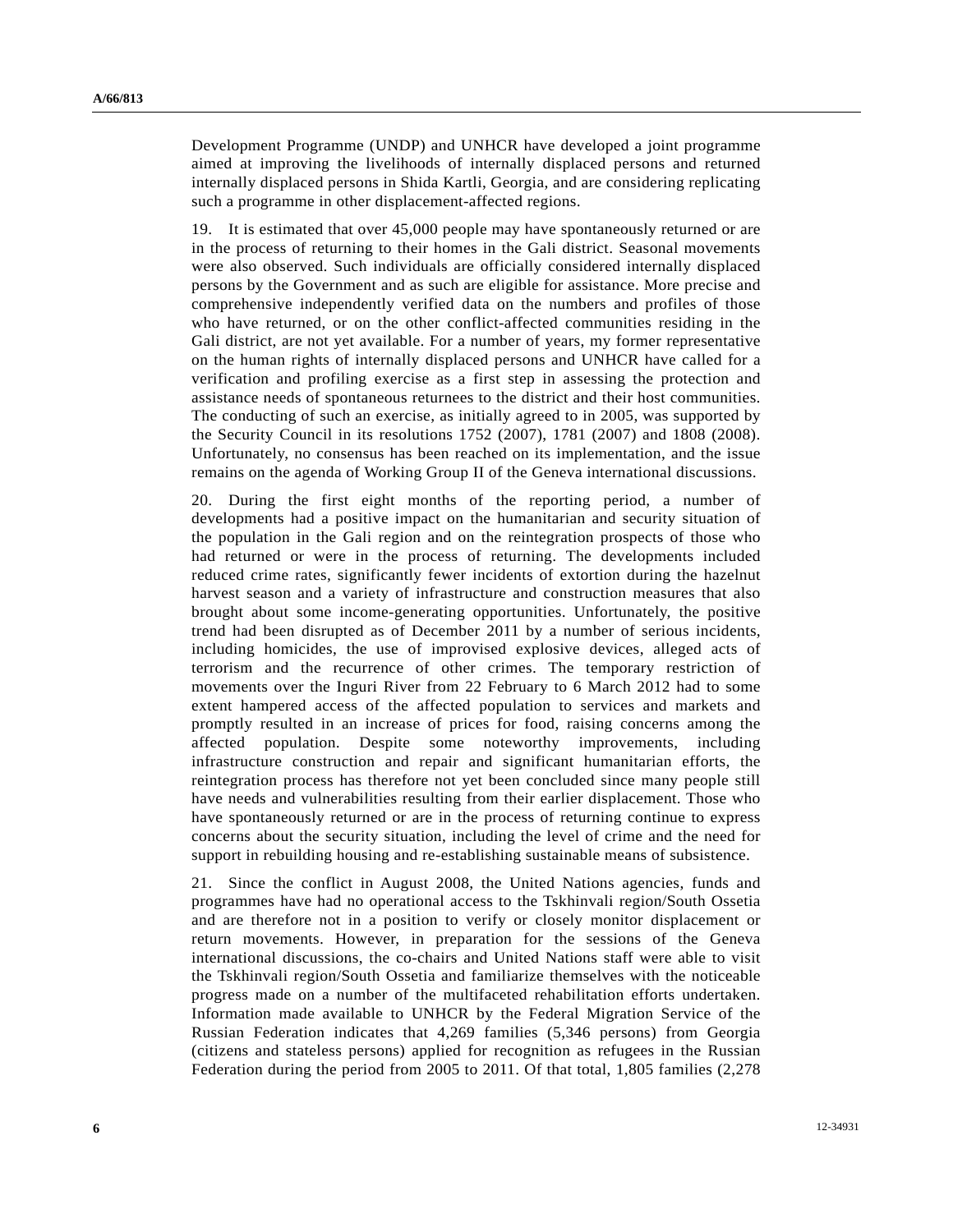persons) applied in 2008; 1,211 families (1,525 persons) in 2009; 524 families (641 persons) in 2010; and 280 families (314 persons) in 2011. A total of 152 families (199 persons) from Georgia were recognized as refugees in the Russian Federation between 2005 and 2011. Of that total, 60 families (68 persons) were recognized as refugees in 2007; 35 families (46 persons) in 2008; 39 families (60 persons) in 2009; 7 families (11 persons) in 2010; and 8 families (11 persons) in 2011. Moreover, 2,642 families (3,103 persons) from Georgia (citizens and stateless persons) were granted temporary asylum from 2005 to 2011. Of that total, 386 families (444 persons) were granted temporary asylum in 2008; 1,520 families (1,782 persons) in 2009; 429 families (525 persons) in 2010; and 270 families (286 persons) in 2011.

22. The actual number of refugees and others displaced from Georgia in the Russian Federation is considered to be significantly higher since many are not reflected in the official statistics, having regularized their residence status outside of refugee protection mechanisms or lost refugee status upon acquisition of Russian citizenship.

#### **B. Institutional framework and operational measures**

23. In 2005, UNHCR, the Danish Refugee Council, the Norwegian Refugee Council and the Swiss Agency for Development and Cooperation developed, in consultation with all stakeholders, an initiative entitled "Strategic directions: promoting confidence-building measures for displaced and war-affected persons in Abkhazia". The strategic directions were aimed at supporting a bottom-up peacebuilding approach based on self-reliance and community involvement. The directions integrate protection and assistance efforts through returnee monitoring, addressing their concerns in discussions with the relevant authorities and targeted assistance. Since April 2009, the directions have been complemented by a strategic framework for continued humanitarian assistance, which seeks to achieve durable solutions for returnees through integrated protection and assistance activities and promotion of their rights, with a view to preventing renewed displacement of the population in the Gali, Ochamchira and Tkvarcheli districts.

24. Such efforts bring together as strategic partners, under the overall coordination of the United Nations Resident Coordinator, UNHCR, UNDP, the United Nations Children's Fund (UNICEF), the World Food Programme, the Swiss Agency for Development and Cooperation and international non-governmental organizations, namely Action Contre la Faim International, the Danish Refugee Council, the Norwegian Refugee Council, Première Urgence and World Vision International.

25. In July 2010, the Government complemented its State strategy on occupied territories: engagement through cooperation (adopted by Order N107 of 27 January 2010) with the action plan for engagement (adopted by Order N885 of 3 July 2010, amended on 26 January 2011). The plan envisages the undertaking of a number of steps aimed at building trust and confidence among divided communities. Those measures were followed in October 2010 by the issuance of the Regulation of the Government of Georgia on the approval of modalities for conducting activities in the occupied territories of Georgia. In that context, the United Nations agencies, funds and programmes will continue to engage in humanitarian action on the basis of their respective mandates and in the framework of multilateral and bilateral agreements governing privileges and immunities of the United Nations.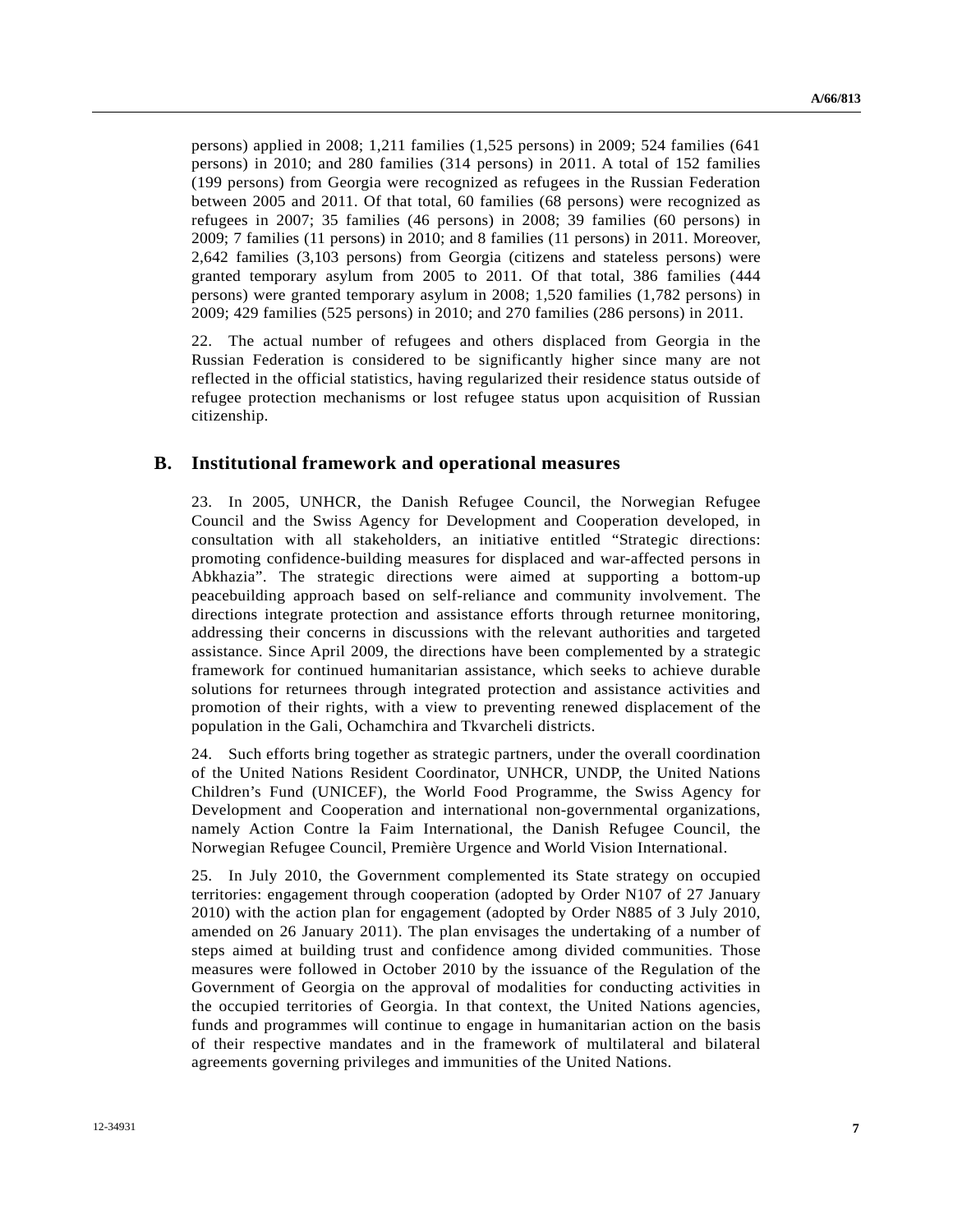26. As noted in my previous reports (A/64/819, para. 13 and A/65/846, para. 21), for any operational framework and/or liaison mechanism to be effective and serve its aims, it must be accepted and supported by all sides. In this context, I note with appreciation the establishment by UNDP, in consultation with the United Nations country team and all relevant authorities, of a status-neutral liaison mechanism which aims to facilitate dialogue and interaction between the divided communities and the implementation of projects and activities. The liaison mechanism offers a framework of engagement that strictly respects the humanitarian mandates of the relevant United Nations actors and non-governmental organizations, clarifies basic rules of engagement, and allows participatory and human rights-based approaches in the design, planning and implementation of projects. I am encouraged that the mechanism established has offered good support to a number of humanitarian efforts undertaken on the ground. I would like to express my hope that consensus can be secured to maintain this mechanism and to preserve its status-neutral and humanitarian nature. I urge all stakeholders to engage openly in efforts to see how the effectiveness of the liaison mechanism can be strengthened and how such a mechanism can also be introduced to address the humanitarian assistance requirements of the population living in the Tskhinvali region/South Ossetia.

27. During the reporting period, UNDP has expanded the range and scope of its work to further improve local conditions for affected areas and populations. UNDP now reaches almost all areas with activities aimed at ensuring accessibility to high quality social services including in the education, health and water and sanitation sectors. Necessary infrastructure improvements are taking place and UNICEF is helping to improve the skills of health and educational professionals and to assess water, health and sanitation conditions in schools and overall conditions and practices used in primary health-care facilities. The involvement of UNDP in HIV/AIDS and drug-prevention activities concentrates on ensuring a better outreach to rural areas with a mobile laboratory, guaranteeing improved testing, counselling and advocacy. Special attention is given to youth and their connectivity to the rest of the world. In collaboration with several local non-governmental organizations engaged in youth activities, Internet cafés/youth centres are being established in some larger cities. Besides ensuring that youth have access to information in general, opportunities to improve practical skills are created through access to online training courses. In close collaboration with several international actors, UNDP supports civil society development and efforts to reduce tensions.

28. During the reporting period, the United Nations agencies, funds and programmes continued to assess and respond to various emerging humanitarian needs. Building on the successful 2010 immunization campaign that reached 98 per cent of the population below the age of 18 (see A/65/846, para. 22), UNICEF continues to strengthen the routine immunization infrastructure in the region by providing cold-chain equipment, an immunization database and training for medical professionals. Moreover, UNICEF has engaged in community-based activities aimed at increasing access to basic social services such as maternal and child health care, education and social protection, including for children with disabilities. The work was done in cooperation with other United Nations partners, World Vision International and a range of local partners and communities.

29. In 2011, UNHCR supported the construction of 189 houses for more than 750 returnees and other vulnerable populations and the establishment of social community centres in the villages of Chuburkhindji, Gumurishi and Gvada. The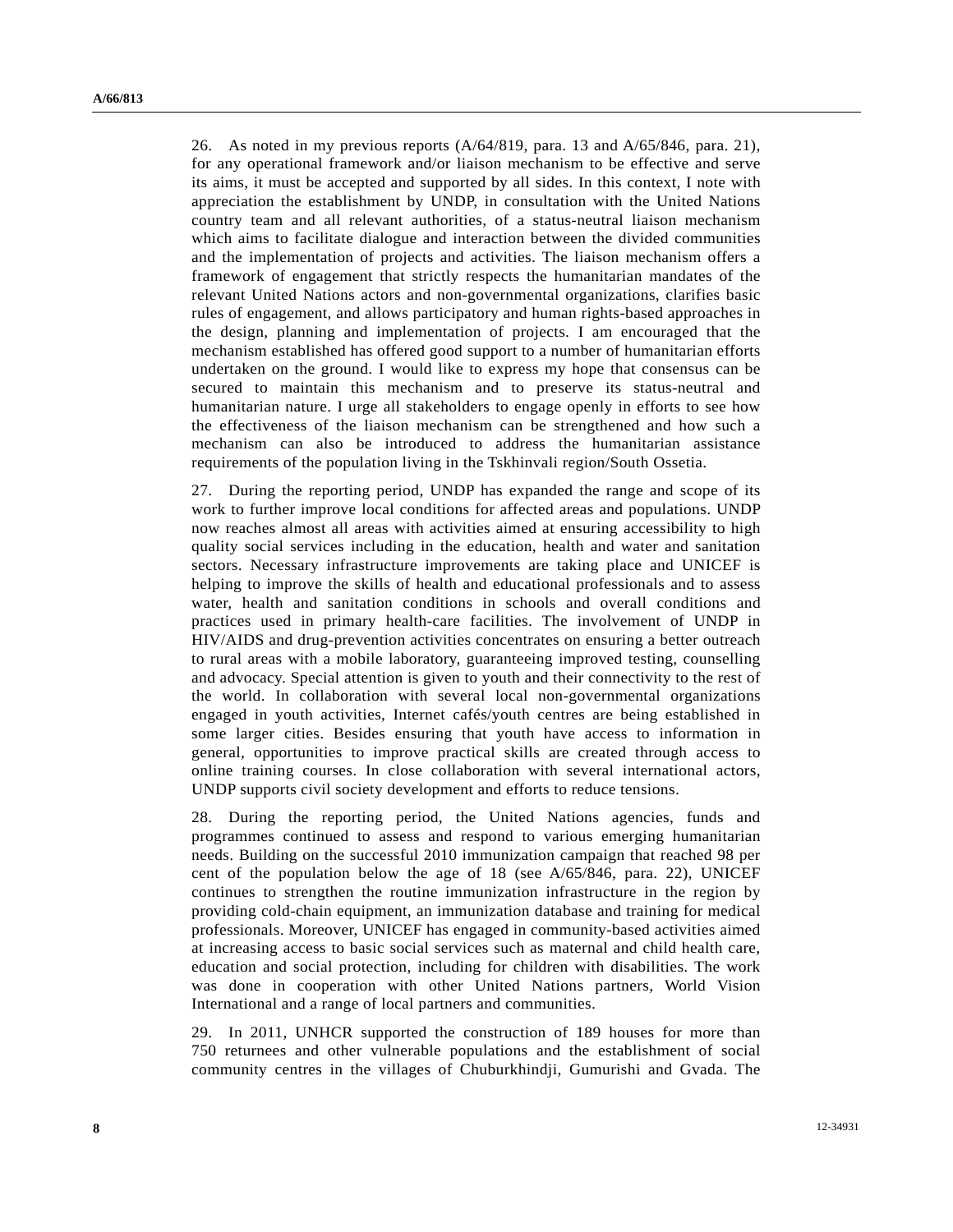community centres are designed to mobilize local communities and address some key obstacles to sustainable return by providing, inter alia, medical assistance and income and educational opportunities. In addition, 105 persons benefited from livestock or business grants; five business development centres were expanded and have diversified their activities; 50 young adults were given vocational and professional skills training; and 180 people were given basic and advanced business development training. Moreover, multidimensional counselling services were offered to address medical, psychosocial and legal advice needs, inter alia, to strengthen prevention and response to sexual and gender-based violence. At the end of the reporting period, UNDP focused particular attention on the development of a comprehensive project addressing the challenges to agricultural production caused by the *Hyphantria cunea* moth.

30. Taking up an initiative of the co-chairs of the Geneva international discussions, a joint United Nations activity involving UNICEF, UNDP and UNHCR has commenced to rehabilitate Gali School No. 2, with a view to enhancing access to education and supporting the co-education of students of different ethnic backgrounds.

31. During the reporting period, the issue of freedom of movement of the local populations, including through a possible increase in the number of crossing points, was repeatedly discussed as part of the agenda of the joint incident prevention and response mechanism chaired by the United Nations (see S/2009/254, para. 5). I note that the local population was in principle able to continue to move across the Inguri River Bridge or into Akhalgori district to the same extent as during the previous reporting period. The simplified permit system introduced in 2010, which facilitates crossing, albeit only via the Inguri River Bridge, is being upheld. While welcomed by some, it continues to add to travel distances and places a significant burden on the population, particularly those residing far from the town of Gali. Unfortunately, plans to open additional crossing points that might mitigate that burden and facilitate movements had not materialized by the end of the reporting period. At the beginning of September 2011, the Georgian authorities introduced procedures according to which the documents of persons crossing the Inguri River Bridge would regularly be checked and the persons would be registered at the checkpoints. While such procedures had no impact on movements, in late summer of 2011, a number of individuals residing in the Gali district, in particular younger men, temporarily abstained from movements, expressing their concern over extended checkpoint procedures and intelligence measures. Moreover, I observed with concern that movements were temporarily disrupted and blocked on the northern side of the Inguri River on a number of occasions or in the context of special events. Such temporary restrictions on freedom of movement and prevailing insecurity over the applicability of informal crossing arrangements for schoolchildren and teachers between Nabakevi and Kurcha also had some negative impact on school attendance.

32. Many members of the population in the Gali district, including spontaneous returnees and persons in the process of return, remain concerned about their freedom of movement and access to social infrastructure, including medical facilities, markets and family members in the Zugdidi district. The establishment of a crossing regime that allays those concerns remains crucial for improving the living conditions of the local population, advancing the reintegration of returnees and preventing renewed displacement. In that context, it is essential to identify solutions for the provision of documentation in conformity with international law, including human rights law, and the principles governing the prevention and reduction of statelessness.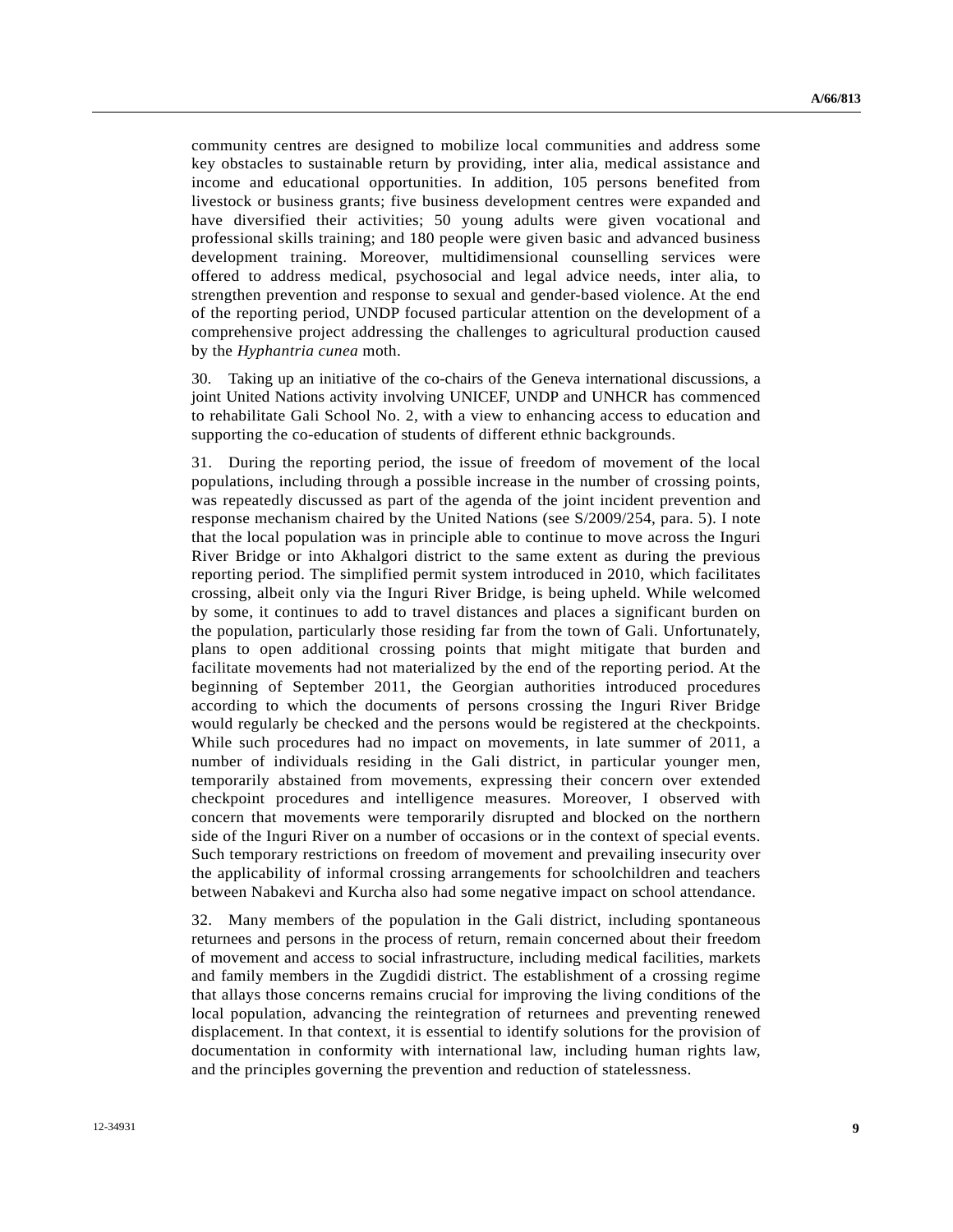33. The principles and factors governing the implementation of the return of internally displaced persons outlined in my report on the status of internally displaced persons and refugees from Abkhazia, Georgia (A/63/950), particularly paragraphs 8 to 14, remain valid. There is a complex nexus between the individual right to and the principle of voluntary, safe and dignified return and the establishment of conditions conducive to such return. The individual's right of return, in the case of an internally displaced person, derives from his or her right to freedom of movement as stipulated in article 12, paragraph 1, of the International Covenant on Civil and Political Rights and, in relation to a refugee, from article 12, paragraph 4, of the Covenant, according to which "no one shall be arbitrarily deprived of the right to enter his own country". In accordance with article 12, paragraph 3, of the Covenant, the freedom of movement as established in article 12, paragraphs 1 and 2, can only be subject to restrictions "which are provided by law, are necessary to protect national security, public order (*ordre public*), public health or morals or the rights and freedoms of others, and are consistent with the other rights" recognized in the Covenant. Progress made with respect to integration, locally or by resettlement, does not result in a loss of the right of return.

34. The right of return and its exercise by an internally displaced person cannot therefore be directly linked to political questions or the conclusion of peace agreements. It is essential to recognize return as both a human right and a humanitarian issue that must be addressed irrespective of any solution to an underlying conflict. At the same time, it is primarily for the individual to assess the risks and make an informed choice whether or not to return at a given time. In doing so, a displaced person must be able to take into account all factors that could affect his or her safety, dignity and ability to exercise basic human rights.

35. The United Nations is committed to assisting States in the search for durable solutions for displaced populations and its engagement is based on the understanding that voluntary return in safety and dignity is one durable solution, next to local integration and resettlement. The role of the United Nations in the facilitation, design and implementation of organized return operations must be guided by the need to avoid causing harm or contributing to the exposure of persons of concern to possible human rights violations. Therefore, activities related to organized returns must be based on a careful risk assessment, taking into consideration the existing security and human rights conditions and concerns, access to livelihoods and basic services and the voluntary nature of return. Unhindered humanitarian access and the ability of the United Nations and its mandated agencies, funds and programmes to effectively monitor all these factors is another aspect to be taken into account.

### **IV. Prohibition of forced demographic change**

36. International human rights standards, as they have evolved in recent decades, provide guidance on managed population movements, including evacuations, and thereby strictly limit forced movements that result in demographic change. Under principle 6 of the Guiding Principles on Internal Displacement, every human being has the right to be protected against being arbitrarily displaced from his or her home or place of habitual residence. A number of provisions of international law, such as article 12 of the International Covenant on Civil and Political Rights, guarantee not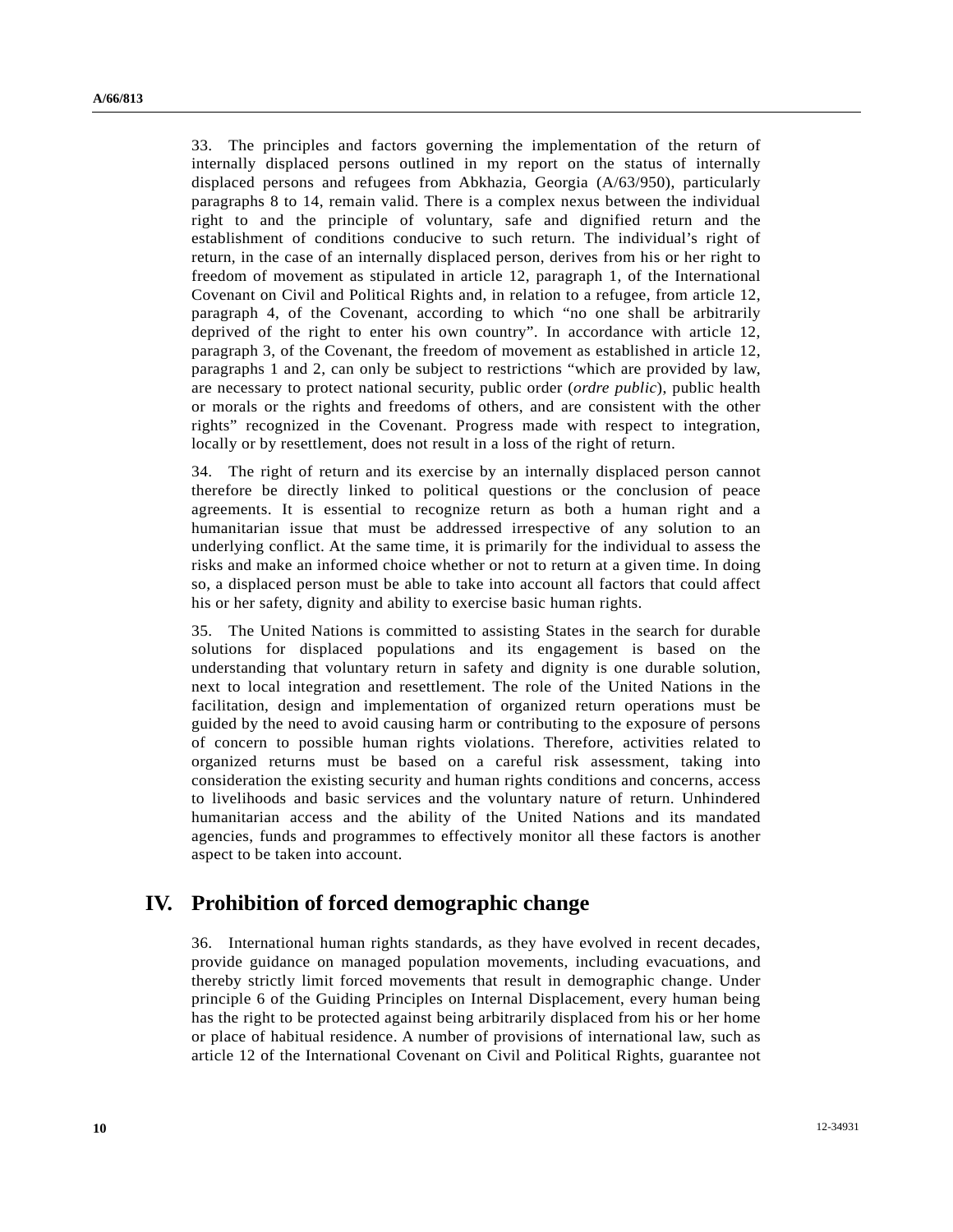only the right to freedom of movement but also the freedom to choose one's residence, including the right to remain there.[1](#page-10-0)

37. While no major new displacement was observed during the reporting period, the demographic consequences of earlier displacement remain. In that context, I would like to recall the observations of my former Representative on the human rights of internally displaced persons in his report (A/HRC/13/21/Add.3 and Corr.1-2, paras. 7-14) and referred to in my previous report (A/64/819, paras. 22 and 23).

### **V. Humanitarian access**

#### **A. International legal foundations governing humanitarian access**

38. The need to establish and maintain humanitarian space is essential in order to effectively meet the humanitarian needs of conflict-affected and displaced populations, to mitigate suffering and to enable United Nations agencies, funds and programmes to exercise their mandates. In that context, it remains important that all sides respect their obligations and act in good faith to fully implement the principle of humanitarian access, which is rooted in international humanitarian and human rights law. Free passage of relief goods and facilitation of humanitarian operations are correlated to a number of human rights, including the right to life, the right to a decent standard of living and the right to protection against discrimination. Moreover, building on the practice of the United Nations human rights treaty bodies, there is growing acceptance that the obligation of States to respect, protect and fulfil human rights includes an obligation to invite, accept and facilitate international (humanitarian) assistance, in particular if the State's resource capacities or other obstacles, such as lack of effective control of parts of the territory, limit its capacity to effectively address all humanitarian needs.

39. In the context of international conflict situations, international humanitarian law requires the establishment of conditions for rapid and unimpeded passage of all relief consignments, equipment and personnel. In non-international conflicts, States must organize relief actions for the civilian population, without any adverse distinction. The universal acceptance of those rules has established, as a norm of customary law in both international and non-international conflicts, that parties to a conflict must allow and facilitate rapid and unimpeded passage of humanitarian relief for civilians in need.

#### **B. Operational challenges**

<span id="page-10-0"></span>**\_\_\_\_\_\_\_\_\_\_\_\_\_\_\_\_\_\_** 

40. Following the amendments introduced by the Government of Georgia to the Law on the Occupied Territories, taking into consideration recommendations issued

<sup>1</sup> Universal Declaration of Human Rights (arts. 12 and 13); International Covenant on Civil and Political Rights (arts. 12, paras. 1 and 17); American Convention on Human Rights (arts. 11 and 22, para. 1); African Charter on Human and Peoples' Rights (art. 12, para. 1); European Convention on Human Rights (art. 8) and Protocol No. 4 thereto (art. 2, para. 1); Convention relative to the Protection of Civilian Persons in Time of War (Fourth Geneva Convention) (arts. 49 and 147), Additional Protocol I thereto (arts. 51, para. 7, 78, para. 1, and 85, para. 4) and Additional Protocol II thereto (arts. 4, para. 3 (e), and 17); and International Labour Organization Convention No. 169 (art. 16).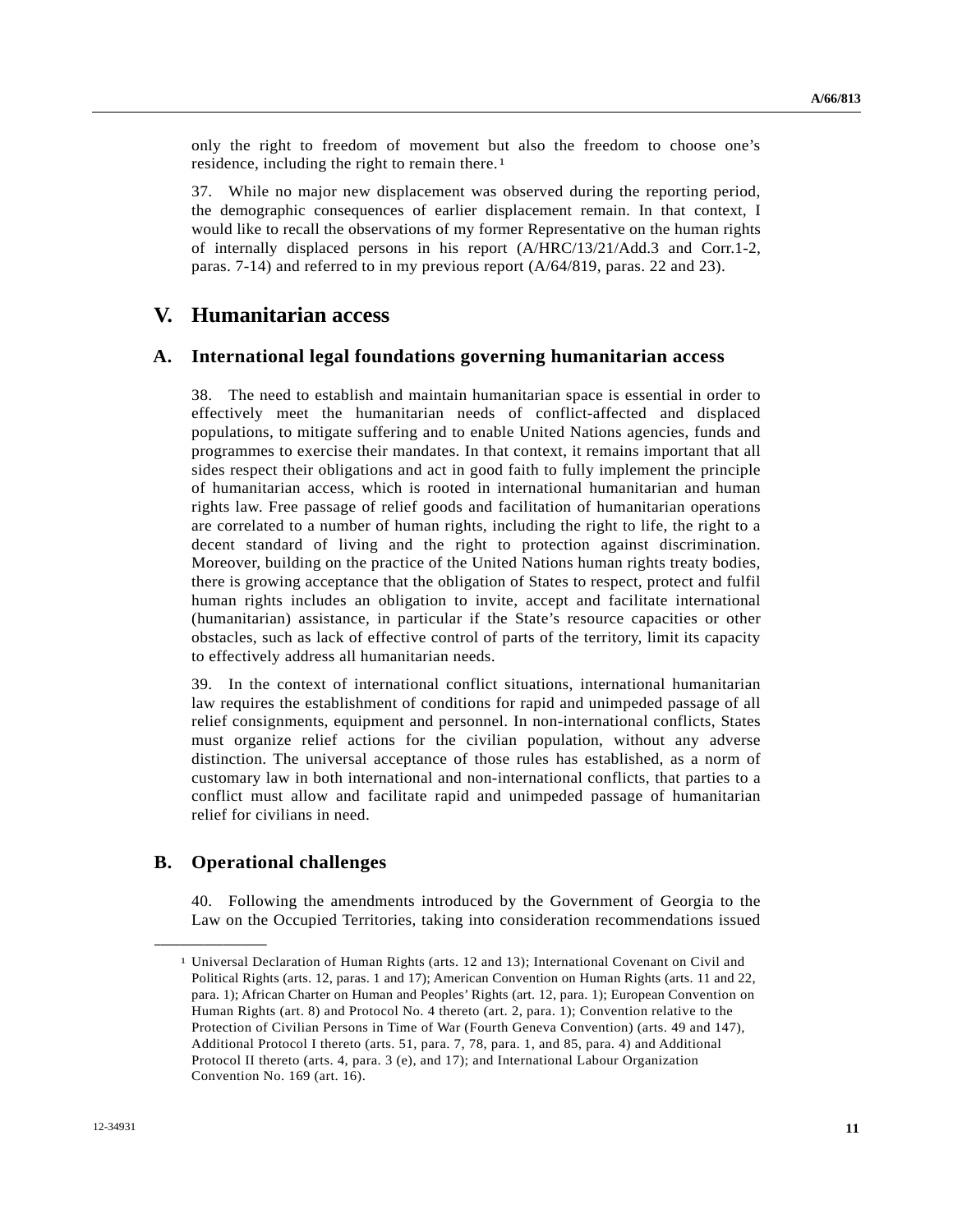by the European Commission for Democracy through Law (Venice Commission) of the Council of Europe in October 2010, the Government of Georgia issued the Regulation of the Government of Georgia on the approval of modalities for conducting activities in the occupied territories of Georgia, which, inter alia, serves as the guideline for the implementation of the Law. During the reporting period, the issuance of the modalities had no impact on the activities of the United Nations agencies, funds and programmes.

41. The United Nations agencies, funds and programmes were able to maintain humanitarian access and implement protection and humanitarian assistance activities in Abkhazia as planned, although a communication received in late March 2012 by some United Nations agencies, funds and programmes as well as other international organizations announcing restrictions relating to the transport of construction materials northward across the Inguri Bridge, had raised some concerns among humanitarian actors. However, negotiations in the margins of the Geneva international discussions helped to explain tender procedures and practices as related to local purchases, and to find a practical solution. After a brief interruption, movements of humanitarian goods therefore continued until the end of the reporting period. In that context, I call upon all stakeholders to take a flexible approach regarding the supply lines for humanitarian assistance. Due consideration must be given to available local sources, logistical challenges, costs and cost-effective purchases, with a view to maximizing the efficiency and effectiveness of humanitarian assistance.

42. The future impact of legislation and administrative practices affecting humanitarian access and humanitarian operations will need to be carefully monitored, along with the practical approaches and measures taken by stakeholders. The liaison mechanism, with established offices in Tbilisi and Sukhumi, continues to provide a framework for engagement and was successfully used on a number of occasions. Consultations also continued with all relevant stakeholders in order to ensure up-to-date information on the humanitarian needs of the population and to improve coordination and information flow.

43. During the reporting period, discussions were renewed on possible humanitarian access for the United Nations to the Tskhinvali region/South Ossetia. During their visits, the United Nations Representative and the other co-chairs of the Geneva international discussions were able to witness noticeable progress on a number of the ongoing humanitarian, infrastructure and reconstruction projects in Tskhinvali and Akhalgori valley as well as the level of destruction prevailing in and around the villages of Kurta and Eredvi. UNHCR has developed a project that aims to serve persons displaced from Akhalgori district by improving their livelihoods in a way that preserves and strengthens their links to their places of origin and keeps the prospects open for a gradual voluntary return process. Activities include the provision of free-of-charge minibus tickets, seeds and other agricultural support. Unfortunately, other proposals for the humanitarian engagement of the United Nations have not yet materialized. Access for the United Nations humanitarian agencies has not been possible owing to the continuing lack of agreement on the modalities governing humanitarian access. At the same time, ICRC continued to implement a number of projects throughout the area and an international non-governmental organization is preparing for engagement in complementary medical projects.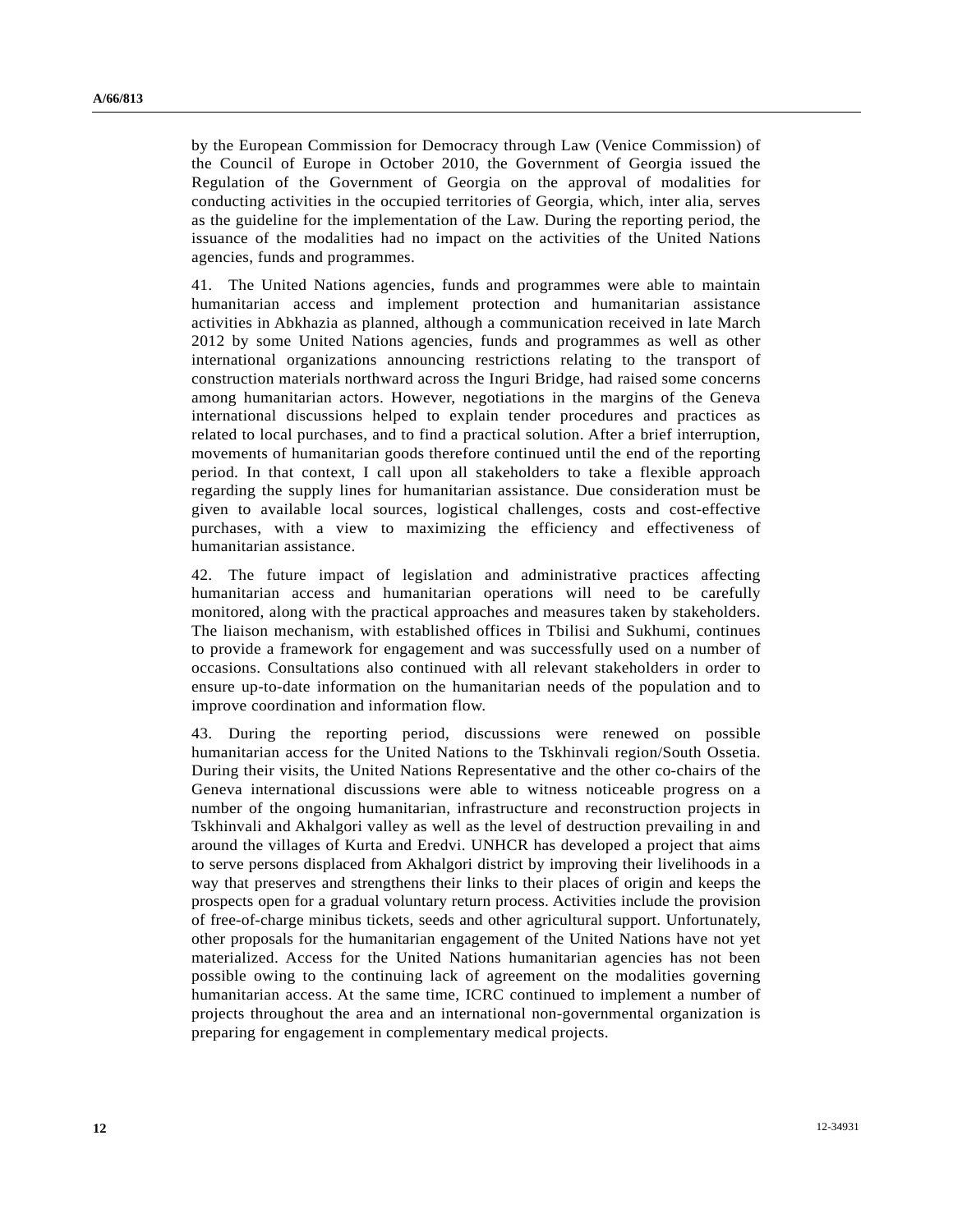# **VI. Property rights of refugees and internally displaced persons**

44. Property-related issues remained on the agenda and were repeatedly addressed during the meetings of Working Group II of the Geneva international discussions. The resolution of those issues remains contentious, in particular owing to the gaps in property registration and prevailing disagreement over applicable norms. The matter is further complicated by the historical legacy of multiple legal transition processes related to property following the dissolution of the former Soviet Union.

45. Those factors, as well as unclear, non-transparent and inconsistent practices, have resulted in significant legal insecurity as regards property rights and related transactions. Fears with regard to violations of property rights prevail and have a negative effect on the local population, including returnees but also internally displaced persons and refugees or former refugees considering return. Their concerns in relation to the protection of their property rights have been aggravated by registration of so-called "abandoned property", as well as other regulative and administrative measures taken. The Law of Georgia on property restitution and compensation on the territory of Georgia for the victims of conflict in the former South Ossetia district is not yet implemented in practice and has not resulted in restitution of property.

46. I reiterate my call upon all parties to fully respect and protect the property rights of refugees, internally displaced persons and their descendants and to adhere to the principles on housing and property restitution for refugees and displaced persons (referred to as the "Pinheiro principles") and the underlying norms of international law, including human rights law.[2](#page-12-0) I encourage the parties to resolve the complex legal and political issues that impede progress and to implement restitution or compensation measures in order to ensure that displaced populations have full enjoyment of their property and housing rights. The United Nations agencies, funds and programmes remain committed to providing the necessary assistance in meeting those challenges.

## **VII. Timetable for the voluntary return of all refugees and internally displaced persons**

47. No timetable for the voluntary return of all refugees and internally displaced persons has been developed given the prevailing environment and continued discussions among the parties. As long as the conditions for organized returns in safety and dignity are not fulfilled and mechanisms for property restitution are not established, the design of a comprehensive timetable or road map for returns must remain an open matter. Those challenges should not prevent the parties, acting on their own and in cooperation, from working towards identifying durable solutions for all displaced persons, giving particular attention to the implementation of the right of return. I would like to reiterate my call upon all participants in the Geneva international discussions to engage constructively on this issue, building on international law and relevant principles.

<span id="page-12-0"></span>**\_\_\_\_\_\_\_\_\_\_\_\_\_\_\_\_\_\_** 

<sup>2</sup> During the previous reporting period, on 26 July 2010, a specific information session dedicated to property-related rights and the Pinheiro principles was organized by Working Group II during round 12 of the Geneva international discussions.